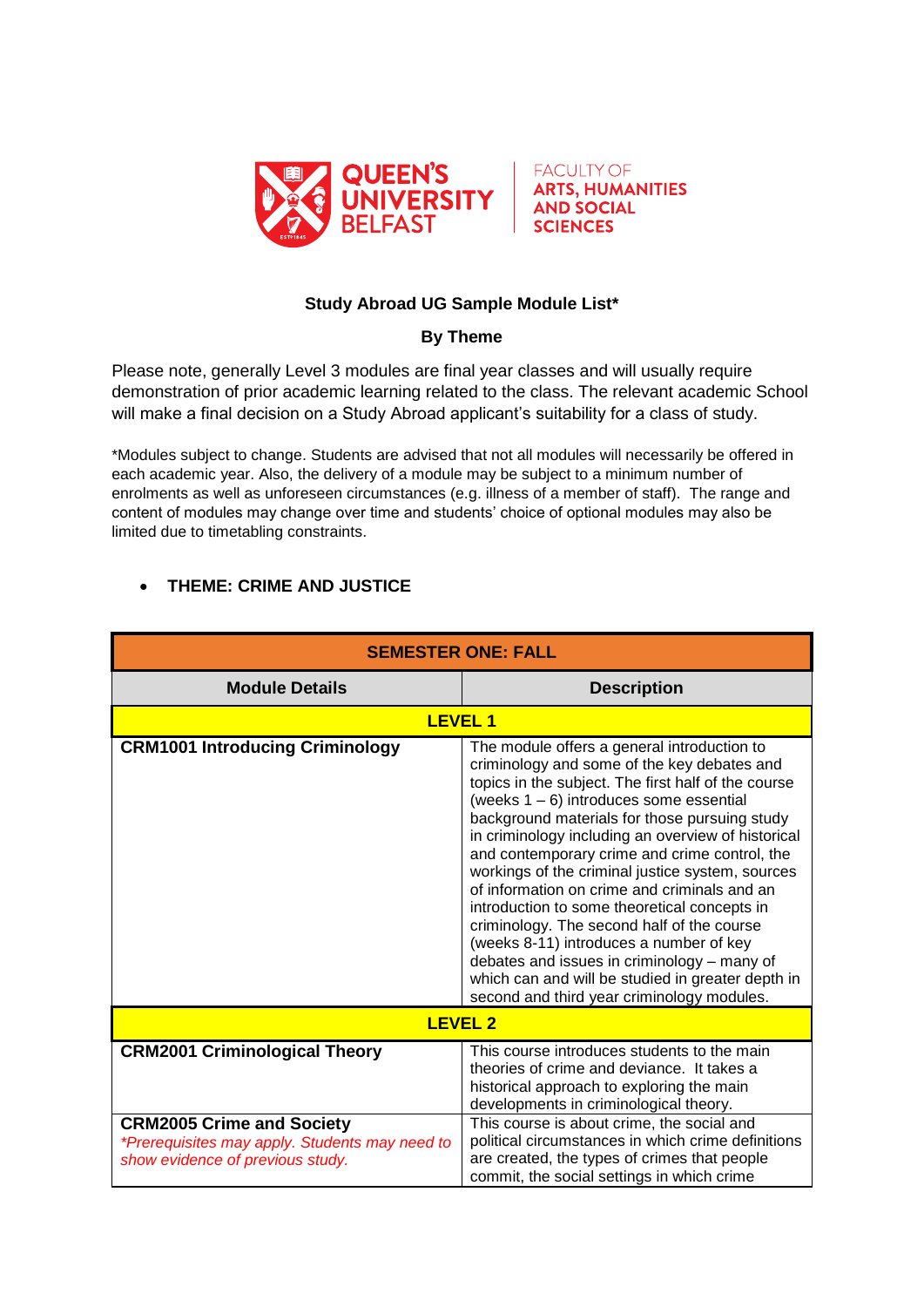|                                                                                                                                                    | occurs and the alternative explanations for<br>criminal behaviour.                                                                                                                                                                                                                                                                                                                                                                                                                                                                                                                                                                                                                                                                                                                                                                                                                                                                                                                                                                                                                                                                                                                                                                            |
|----------------------------------------------------------------------------------------------------------------------------------------------------|-----------------------------------------------------------------------------------------------------------------------------------------------------------------------------------------------------------------------------------------------------------------------------------------------------------------------------------------------------------------------------------------------------------------------------------------------------------------------------------------------------------------------------------------------------------------------------------------------------------------------------------------------------------------------------------------------------------------------------------------------------------------------------------------------------------------------------------------------------------------------------------------------------------------------------------------------------------------------------------------------------------------------------------------------------------------------------------------------------------------------------------------------------------------------------------------------------------------------------------------------|
| LEVEL 3*                                                                                                                                           |                                                                                                                                                                                                                                                                                                                                                                                                                                                                                                                                                                                                                                                                                                                                                                                                                                                                                                                                                                                                                                                                                                                                                                                                                                               |
| <b>CRM3001 Punishment, Penal Policy and</b><br><b>Prison</b><br>*Prerequisites may apply. Students may need to<br>show evidence of previous study. | The aim of this module is to provide students<br>with a critical understanding of the nature and<br>issues surrounding punishment, penal policy<br>and imprisonment. There is a concentration on<br>the use of imprisonment, and the problems<br>associated therewith, but other forms of<br>punishment (or 'treatment' of offenders) are also<br>considered. The module will explore the theories<br>behind punishment - the justification for<br>applying penal sanctions to transgressors of the<br>criminal law -before focussing on how the use<br>of prison has come to dominate the penal<br>landscape in many modern societies. Some of<br>the specific issues associated with the modern<br>use of prison will as be explored. For example,<br>issues such as prison violence, order and<br>control, accountability, equality and diversity and<br>the effects of imprisonment. Alternatives to<br>imprisonment will also be considered in light of<br>more general issues in the sociology of<br>punishment and control. Throughout the course<br>issues will be considered in terms of<br>international (and historic) comparisons and<br>contexts with, where applicable, specific<br>reference to Northern Ireland will be made. |
| <b>CRM3005 Psychological Perspectives on</b><br><b>Crime</b><br>*Prerequisites may apply. Students may need to<br>show evidence of previous study. | This module examines the contribution of<br>psychology to our understanding of crime,<br>criminals and the operation of the Criminal<br>Justice System. The course is organised around<br>three basic themes. The first theme considers<br>psychological theories of crime and offending<br>behaviour. It will examine how neuropsychology,<br>psychological characteristics and psychological<br>disorders help explain patterns of offending<br>behaviour. It will also consider the social<br>psychology of group offending. The second<br>theme considers the psychological dimensions<br>of more serious and violent crime, including<br>murder, sexual violence and terrorism. The final<br>theme considers the intersection of psychology<br>and the criminal justice system, from the initial<br>investigation of crimes through to the sentencing<br>and rehabilitation of offenders.                                                                                                                                                                                                                                                                                                                                                |
| <b>CRM3006 Criminal Justice in Transition</b><br>*Prerequisites may apply. Students may need to<br>show evidence of previous study.                | This module will critically examine the notion of<br>criminal justice in transition and will focus on the<br>Northern Ireland experience. It will be shaped<br>around five themes:<br>1. Criminal Justice during the Conflict: Diplock<br>courts, internment, emergency legislation,<br>informers, supergrass trials, paramilitary<br>imprisonment.<br>2. Criminal Justice at the Sharp End: collusion,<br>shoot-to-kill, torture, miscarriages of justice.<br>3. Criminal Justice in Transition: reform,<br>restorative justice.<br>4. Criminal Justice and Dealing with the Past:                                                                                                                                                                                                                                                                                                                                                                                                                                                                                                                                                                                                                                                           |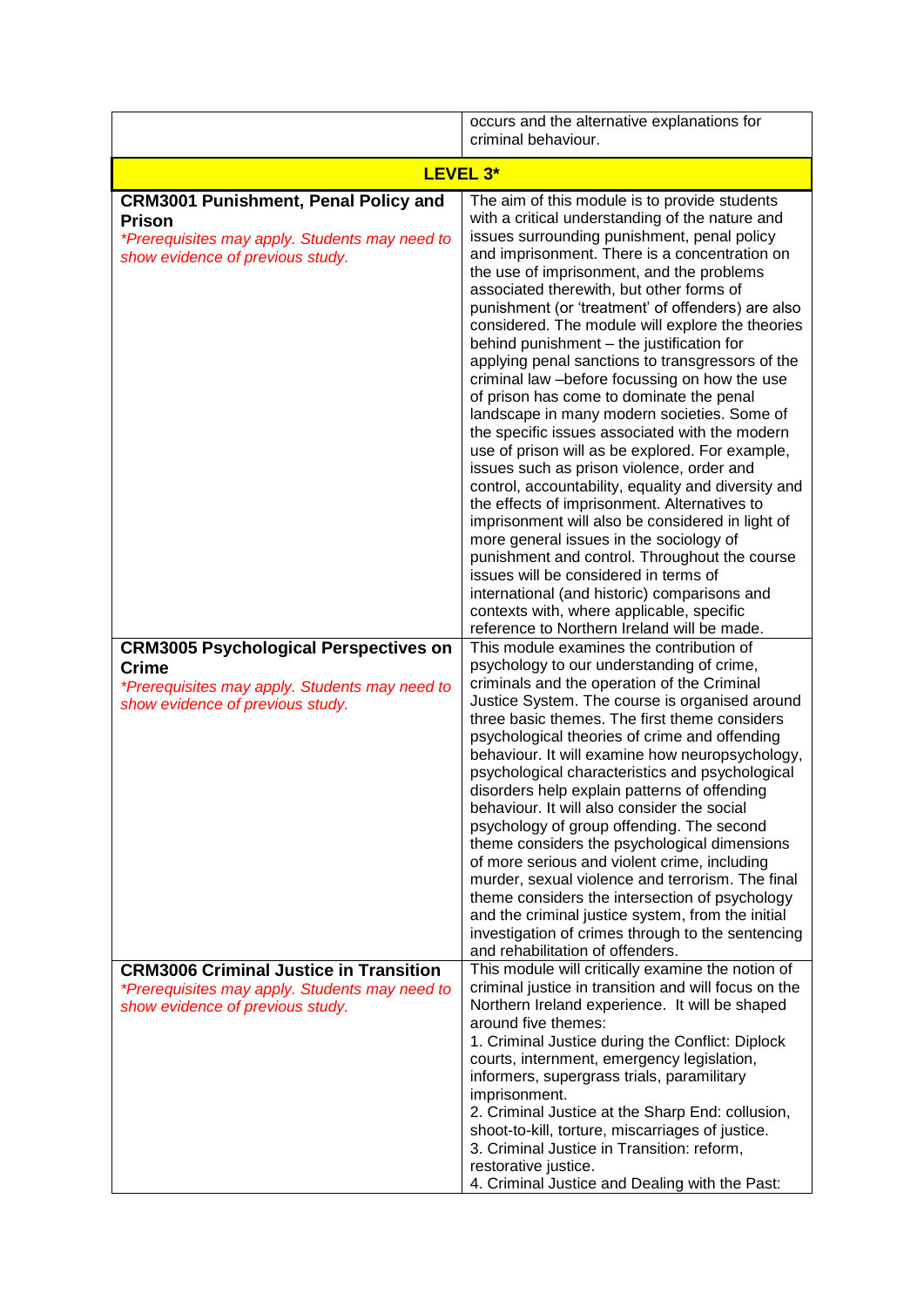|                                                                                                                                                                | release and re-integration of ex-prisoners,<br>current approaches to dealing with the past<br>(inquiries, HET, OPONI, coroner's courts,<br>ICLVR), a formal truth process, amnesty,<br>apologies.<br>5. Criminal Justice and Transforming the Past:<br>use of spaces of controversy - Maze debate.                                                                                                                                                                                                                                                                                                                                                                                                                                                                                                                                                                                    |
|----------------------------------------------------------------------------------------------------------------------------------------------------------------|---------------------------------------------------------------------------------------------------------------------------------------------------------------------------------------------------------------------------------------------------------------------------------------------------------------------------------------------------------------------------------------------------------------------------------------------------------------------------------------------------------------------------------------------------------------------------------------------------------------------------------------------------------------------------------------------------------------------------------------------------------------------------------------------------------------------------------------------------------------------------------------|
| <b>LAW3093 International Criminal and</b><br><b>Transitional Justice</b><br>*Prerequisites may apply. Students may need to<br>show evidence of previous study. | Since the Second World War international<br>criminal justice has emerged as a body of law to<br>hold individuals responsible for mass atrocities.<br>This module aims to introduce students to the<br>key questions on the relationships between<br>international law, justice and the transition from<br>conflict in the 21st century through an<br>exploration of law, criminological and social<br>theory and case studies. The module adopts a<br>broad interdisciplinary approach to mapping<br>these connected issues and draws on a range<br>of source and geo-political contexts (Latin<br>America and Africa). It touches on contemporary<br>controversies with international justice and<br>domestic political conflicts, such as the<br>intervention of the ICC in Palestine, criminal<br>responsibility child soldiers, and reparations by<br>multinational corporations. |

| <b>SEMESTER TWO: SPRING</b>                                                                                               |                                                                                                                                                                                                                                                                                                                                                                                                                                                                                                                                                                                                                                                                                                                                                     |  |
|---------------------------------------------------------------------------------------------------------------------------|-----------------------------------------------------------------------------------------------------------------------------------------------------------------------------------------------------------------------------------------------------------------------------------------------------------------------------------------------------------------------------------------------------------------------------------------------------------------------------------------------------------------------------------------------------------------------------------------------------------------------------------------------------------------------------------------------------------------------------------------------------|--|
| <b>Module Details</b>                                                                                                     | <b>Description</b>                                                                                                                                                                                                                                                                                                                                                                                                                                                                                                                                                                                                                                                                                                                                  |  |
| <b>LEVEL 1</b>                                                                                                            |                                                                                                                                                                                                                                                                                                                                                                                                                                                                                                                                                                                                                                                                                                                                                     |  |
| <b>CRM1002 Exploring Criminology</b>                                                                                      | This module uses a variety of different teaching<br>techniques, such as film, videos, field-trips and<br>participant observation to explore a variety of<br>different themes within criminology. The module<br>aims to encourage the students to move beyond<br>the lecture and the text to observe and explore<br>the reality of crime, policing and administration<br>of justice in the real world.                                                                                                                                                                                                                                                                                                                                               |  |
| <b>LEVEL 2</b>                                                                                                            |                                                                                                                                                                                                                                                                                                                                                                                                                                                                                                                                                                                                                                                                                                                                                     |  |
| <b>CRM2008 Policing and Society</b><br>*Prerequisites may apply. Students may need to<br>show evidence of previous study. | The module introduces students to the area of<br>policing and explores the main theories,<br>concepts and debates in this field. The first half<br>of the course begins by exploring the origins of<br>policing, the relationship between policing and<br>broader social factors, police work, police<br>culture and concerns about police accountability<br>and legitimacy. The second half of the course<br>will examine the cost of policing, the use of<br>performance indicators, policing controversies,<br>the globalisation of policing methods and the<br>increasing privatisation of policing. In particular,<br>the experiences of Northern Ireland, Britain and<br>Ireland will be used to highlight the importance<br>of these topics. |  |
| <b>CRM2006 Crime and the Media</b>                                                                                        | The module is divided into two sections: 'Crime<br>in the News' and 'Fictional Crimes'. The former                                                                                                                                                                                                                                                                                                                                                                                                                                                                                                                                                                                                                                                  |  |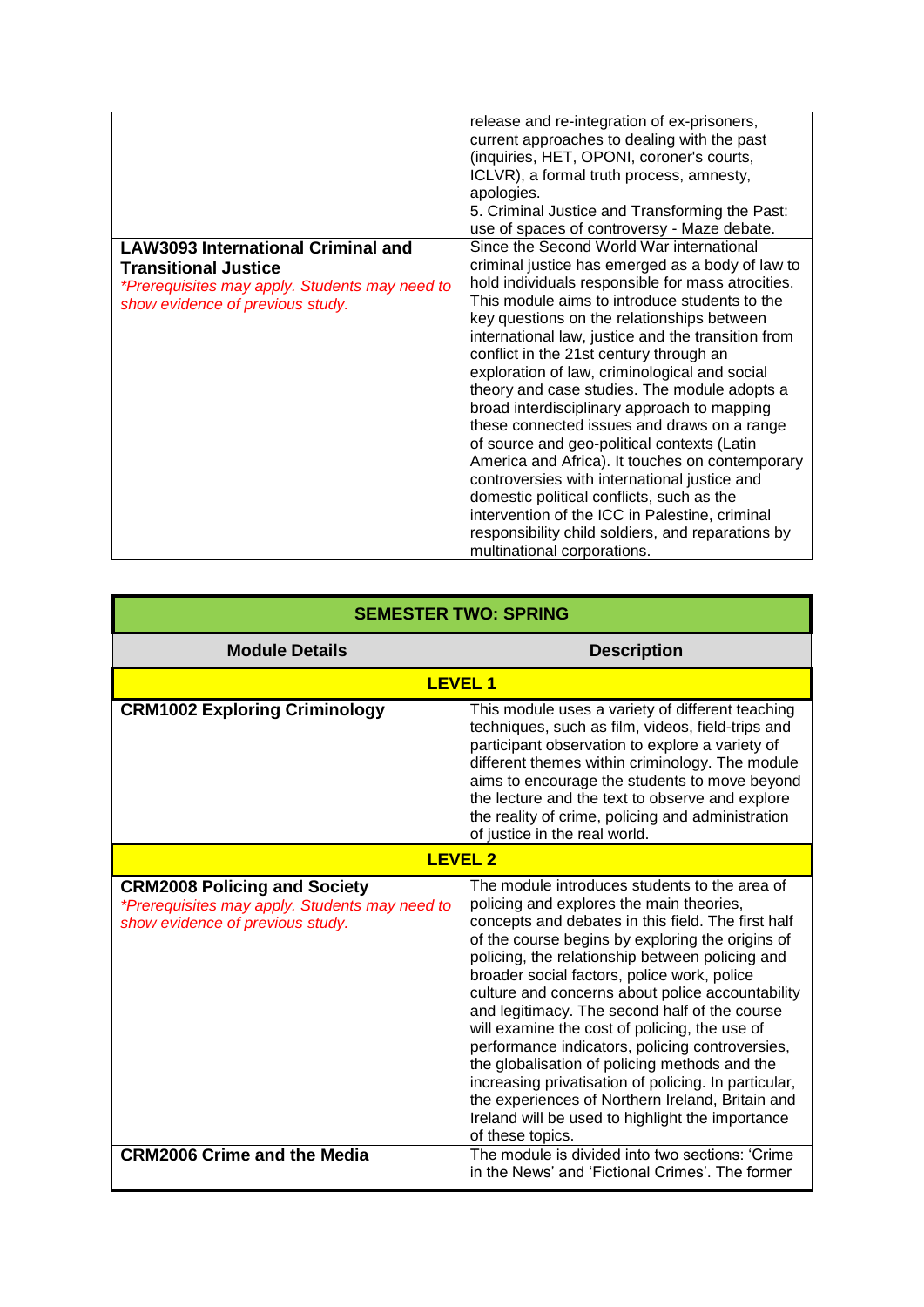| *Prerequisites may apply. Students may need to<br>show evidence of previous study.                                                               | includes discussion of the representation of<br>politically-motivated violence (particularly in<br>relation to Northern Ireland and the Israel-<br>Palestine conflict), news stories of sexual<br>violence (again, with an emphasis on research<br>about Northern Ireland), and moral panics. The<br>latter section will look at how the internet as well<br>as explicitly fictional representations of crime<br>can impact on crime, perceptions of crime and<br>criminal justice processes. This part of the<br>course explores themes of lawlessness,<br>allocation of blame for crime, and the impact of<br>screen violence.                                                                                                                                                                                                                                                                                                                                                                                                                                                                                           |
|--------------------------------------------------------------------------------------------------------------------------------------------------|----------------------------------------------------------------------------------------------------------------------------------------------------------------------------------------------------------------------------------------------------------------------------------------------------------------------------------------------------------------------------------------------------------------------------------------------------------------------------------------------------------------------------------------------------------------------------------------------------------------------------------------------------------------------------------------------------------------------------------------------------------------------------------------------------------------------------------------------------------------------------------------------------------------------------------------------------------------------------------------------------------------------------------------------------------------------------------------------------------------------------|
|                                                                                                                                                  | LEVEL 3*                                                                                                                                                                                                                                                                                                                                                                                                                                                                                                                                                                                                                                                                                                                                                                                                                                                                                                                                                                                                                                                                                                                   |
| <b>CRM3007 Criminology Beyond Borders</b><br>*Prerequisites may apply. Students may need to<br>show evidence of previous study.                  | This module will touch upon some supranational<br>criminological issues in contemporary societies.<br>It aims to consider how crime and justice<br>unfolds outside the remit of the sovereign state.<br>In particular, it will cover the following topics:<br>-Crime and Justice Beyond the state:<br>Globalization, and state sovereignty, challenges<br>for crime and justice.<br>-Transnational threats: from the emergence of<br>international crime, to contemporary issues such<br>as terrorism, migration and organised<br>transnational crime as current international<br>threats.<br>-War and its framing: crime, justice or new forms<br>of war; and responses to conflicts.<br>--International Policing: the raise of Interpol,<br>Europol and Frontex; their role and functions;<br>data mining and technology; drones as policing<br>tools; the continuum between war and the re-<br>structuring of the security sector.<br>-International Criminal Courts and the crimes of<br>Genocide, Crimes against Humanity; War                                                                                        |
| <b>CRM3003 Youth, Crime and Criminal</b><br><b>Justice</b><br>*Prerequisites may apply. Students may need to<br>show evidence of previous study. | Crimes; Rape as a Weapon of War.<br>This module explores young people's<br>engagement in antisocial behaviour and crime.<br>It will consider the extent and nature of teenage<br>delinquency, how it changes with age and its<br>association with other adolescent problem<br>behaviours (alcohol and drug use; school<br>exclusion; risky sexual behaviour, etc.). Analysis<br>of official statistics and self-report survey data<br>will be placed within a broader understanding of<br>the social construction of youth, drawing on<br>political, media and other sources. The module<br>will introduce and critically examine major<br>theoretical explanations of youth crime<br>including, radical and realist perspectives<br>(labelling, moral panics, left and right realism),<br>sub-cultural theory (subcultures, counter<br>cultures, consumerism and "style") and<br>developmental/life course perspectives (the<br>work of Farrington, Moffitt, Sampson, and<br>Loeber). In addition, the course will review<br>recent social policy responses to youth crime.<br>These range for early childhood prevention |